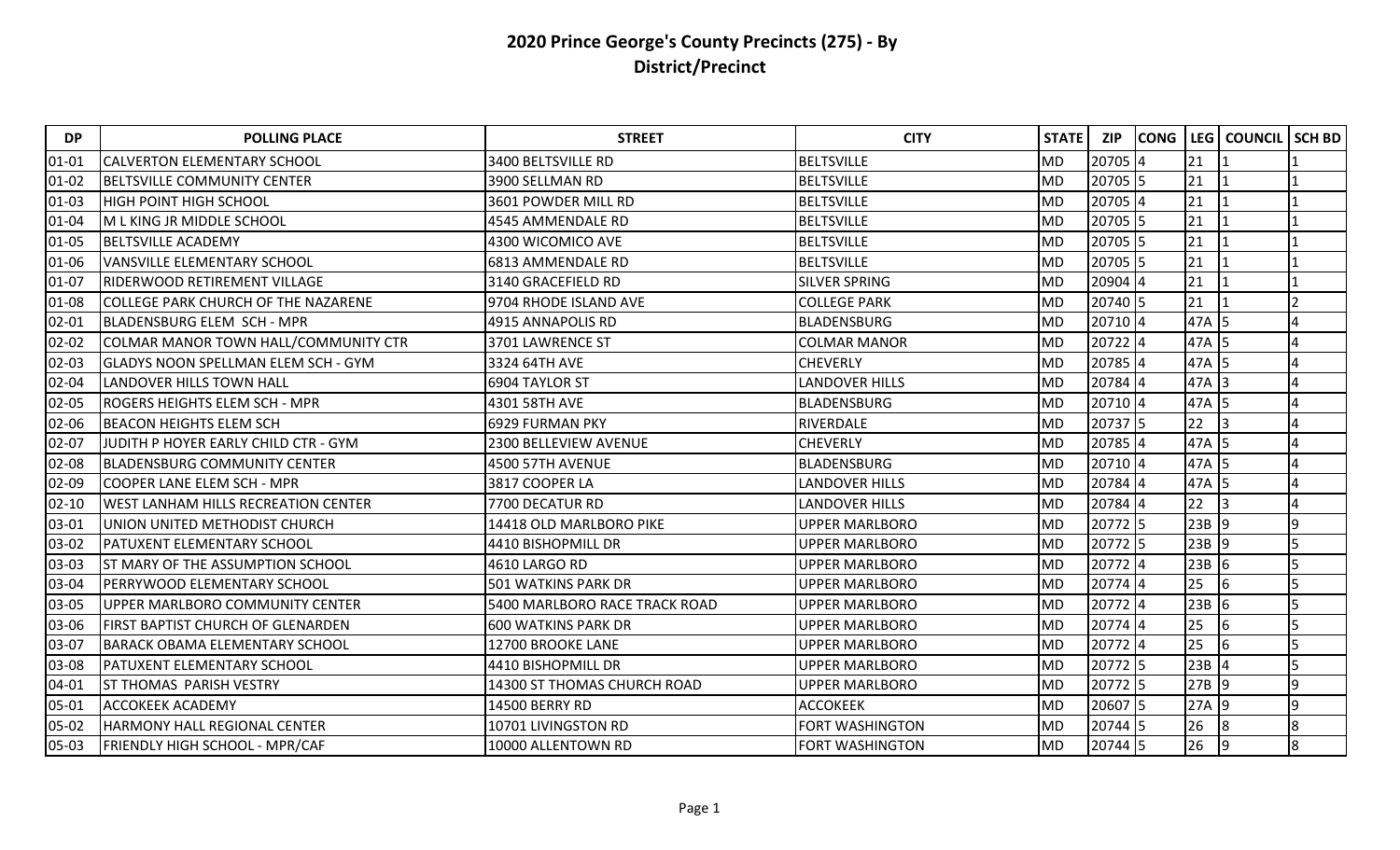| <b>DP</b> | <b>POLLING PLACE</b>                     | <b>STREET</b>             | <b>CITY</b>             | <b>STATE</b> | <b>ZIP</b> | <b>CONG</b> | LEG | <b>COUNCIL</b> | <b>SCH BD</b> |
|-----------|------------------------------------------|---------------------------|-------------------------|--------------|------------|-------------|-----|----------------|---------------|
| 05-04     | <b>FRIENDLY HIGH SCHOOL - RM 113</b>     | 10000 ALLENTOWN RD        | <b>FORT WASHINGTON</b>  | <b>MD</b>    | 20744 5    |             | 26  | 19             | I۹            |
| 05-05     | <b>POTOMAC LANDING ELEM SCH</b>          | 12500 FORT WASHINGTON RD  | FORT WASHINGTON         | <b>MD</b>    | 20744 5    |             | 26  | 8              | q             |
| 05-06     | TAYAC ELEM SCH - M/P RM                  | 8600 ALLENTOWN RD         | FORT WASHINGTON         | <b>MD</b>    | 20744 5    |             | 26  | 8              | 8             |
| 05-07     | <b>BREATH OF LIFE SDA CHURCH</b>         | 11310 FORT WASHINGTON RD  | <b>FORT WASHINGTON</b>  | <b>MD</b>    | 20744 5    |             | 26  | 8              | 8             |
| 05-08     | <b>ACCOKEEK PUBLIC LIBRARY</b>           | 15773 LIVINGSTON RD       | <b>ACCOKEEK</b>         | <b>MD</b>    | 20607 5    |             | 26  | 9              | 9             |
| 05-09     | FT WASH FOREST ELEM SCH - MEDIA CTR      | <b>1300 FILLMORE RD</b>   | <b>FORT WASHINGTON</b>  | <b>MD</b>    | 20744 5    |             | 26  | 19             | q             |
| $05 - 10$ | FT WASH FOREST ELEM SCH - M/P RM         | 1300 FILLMORE RD          | <b>FORT WASHINGTON</b>  | <b>MD</b>    | 20744 5    |             | 26  | 19             | 9             |
| $05 - 11$ | POTOMAC KNOLLS COMMUNITY CTR             | 1101 ARAGONA BOULEVARD    | FORT WASHINGTON         | <b>MD</b>    | 20744 5    |             | 26  | 8              | 8             |
| $05 - 12$ | <b>FAITH UNITED METHODIST CHURCH</b>     | 15769 LIVINGSTON RD       | <b>ACCOKEEK</b>         | <b>MD</b>    | 20607 5    |             | 26  | 19             | ١q            |
| 06-01     | <b>BISHOP MCNAMARA HIGH SCHOOL - CAF</b> | <b>6800 MARLBORO PIKE</b> | <b>FORESTVILLE</b>      | <b>MD</b>    | $20747$ 4  |             | 25  | 16             |               |
| 06-02     | THURGOOD MARSHALL MIDDLE SCH - GYM       | 4909 BRINKLEY RD          | <b>TEMPLE HILLS</b>     | <b>MD</b>    | 20748 4    |             | 26  | 8              | 8             |
| 06-03     | JOHN EAGER HOWARD ELEM SCH               | 4400 SHELL ST             | <b>CAPITOL HEIGHTS</b>  | <b>MD</b>    | 20743 4    |             | 24  |                |               |
| 06-04     | <b>WILLIAM BEANES ELEM SCH</b>           | 5108 DIANNA DR            | SUITLAND                | <b>MD</b>    | 20746 4    |             | 25  |                |               |
| 06-05     | <b>DISTRICT HEIGHTS ELEM SCH</b>         | 2200 COUNTY RD            | <b>DISTRICT HEIGHTS</b> | <b>MD</b>    | $20747$ 4  |             | 25  | 6              |               |
| 06-06     | <b>SUITLAND HIGH SCHOOL</b>              | 5200 SILVER HILL RD       | <b>FORESTVILLE</b>      | <b>MD</b>    | $20747$ 4  |             | 24  |                |               |
| 06-07     | <b>SKYLINE ELEMENTARY SCHOOL</b>         | 6311 RANDOLPH RD          | <b>SUITLAND</b>         | <b>MD</b>    | 20746 4    |             | 26  | 8              |               |
| 06-08     | <b>GREEN VALLEY ACADEMY</b>              | 2215 CHADWICK ST          | <b>TEMPLE HILLS</b>     | <b>MD</b>    | 20748 4    |             | 26  |                |               |
| 06-09     | BENJAMIN STODDERT MIDDLE SCH             | 2501 OLSON ST             | <b>TEMPLE HILLS</b>     | MD           | 20748 4    |             | 24  |                |               |
| 06-10     | <b>CENTRAL HIGH AT FORESTVILLE</b>       | 7001 BELTZ DR             | <b>FORESTVILLE</b>      | <b>MD</b>    | 20747 4    |             | 25  | 6              |               |
| 06-11     | E MICHAEL ROLL MUNICIPAL BLDG            | 2000 MARBURY DR           | <b>DISTRICT HEIGHTS</b> | <b>MD</b>    | 20747 4    |             | 25  | 6              |               |
| $06 - 12$ | <b>OVERLOOK ELEMENTARY SCHOOL</b>        | 3298 CURTIS DR            | <b>TEMPLE HILLS</b>     | <b>MD</b>    | 20748 4    |             | 24  |                |               |
| $06 - 13$ | <b>PGCPS BLDG</b>                        | 4815 DALTON ST            | TEMPLE HILLS            | <b>MD</b>    | 20748 4    |             | 26  | 8              |               |
| 06-14     | <b>TEMPLE HILLS COMMUNITY CENTER</b>     | 5300 TEMPLE HILL ROAD     | <b>TEMPLE HILLS</b>     | <b>MD</b>    | 20748 4    |             | 25  | 8              |               |
| $06 - 15$ | <b>EDGAR ALLAN POE ALT. ELEM SCH</b>     | 2001 SHADYSIDE AVE        | <b>SUITLAND</b>         | <b>MD</b>    | 20746 4    |             | 24  |                |               |
| 06-16     | <b>SPAULDINGS BRANCH LIBRARY</b>         | 5811 OLD SILVER HILL RD   | <b>DISTRICT HEIGHTS</b> | <b>MD</b>    | 20747 4    |             | 25  |                |               |
| 06-17     | JESSIE B. MASON SCHOOL                   | 2720 IVERSON ST           | <b>TEMPLE HILLS</b>     | <b>MD</b>    | 20748 4    |             | 26  |                |               |
| 06-18     | <b>PRINCETON ELEMENTARY SCHOOL</b>       | 6101 BAXTER DR            | <b>SUITLAND</b>         | <b>MD</b>    | 20746 4    |             | 26  | 8              |               |
| 06-19     | <b>CONCORD ELEMENTARY SCHOOL</b>         | 2004 CONCORD LA           | <b>DISTRICT HEIGHTS</b> | <b>MD</b>    | 20747 4    |             | 24  |                | 6             |
| 06-20     | JOHN H BAYNE ELEM SCH                    | 7010 WALKER MILL RD       | <b>CAPITOL HEIGHTS</b>  | <b>MD</b>    | 20743 4    |             | 25  | 6              | 6             |
| 06-21     | ST. BERNADINE'S CHURCH - SIENA HALL      | 2400 BROOKS DRIVE         | SUITLAND                | <b>MD</b>    | 20746 4    |             | 25  |                |               |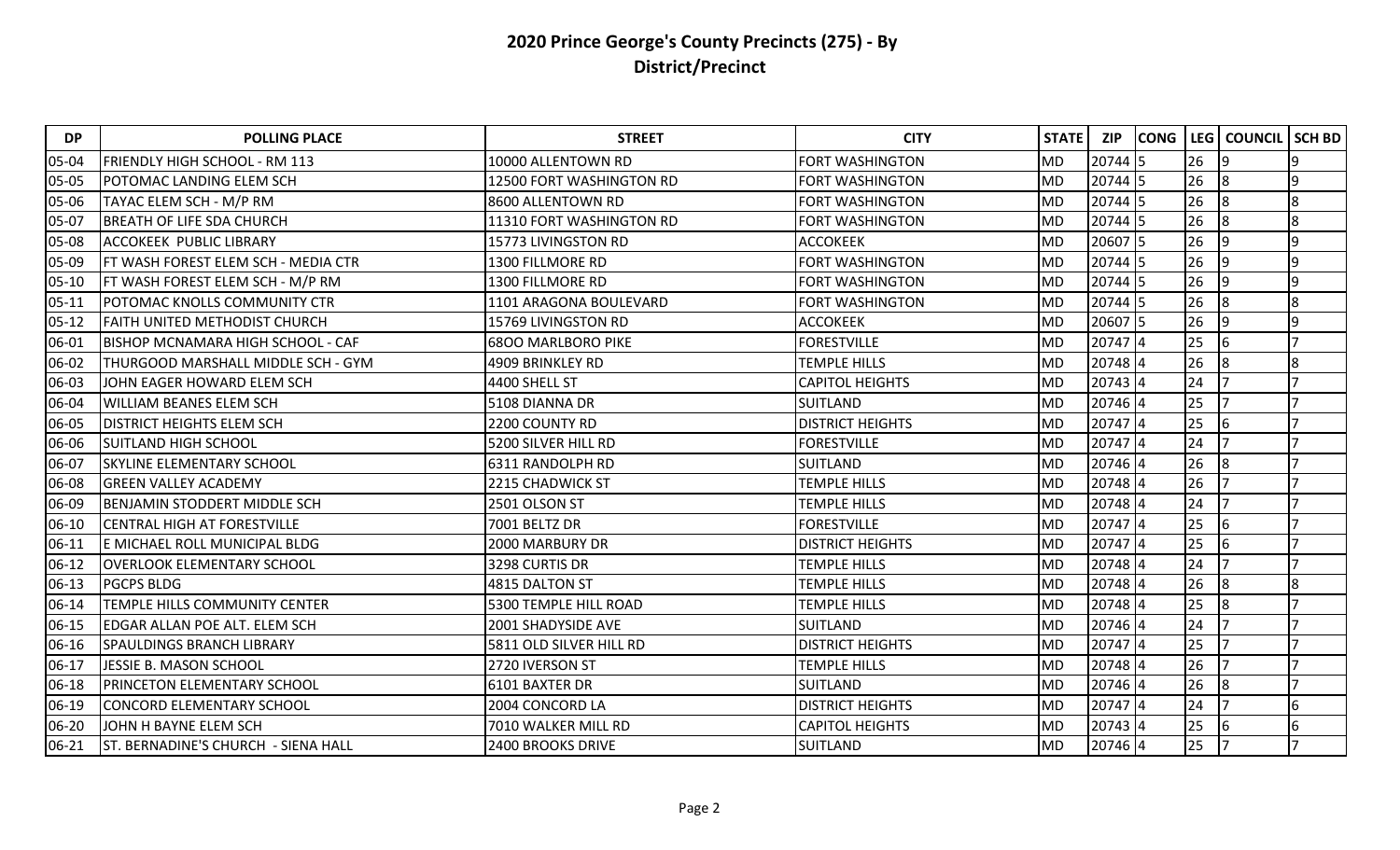| <b>DP</b> | <b>POLLING PLACE</b>                                               | <b>STREET</b>                | <b>CITY</b>            | <b>STATE</b> | <b>ZIP</b> | <b>CONG</b> |         | LEG   COUNCIL | <b>SCH BD</b> |
|-----------|--------------------------------------------------------------------|------------------------------|------------------------|--------------|------------|-------------|---------|---------------|---------------|
| 06-22     | <b>ANDREW JACKSON ACADEMY</b>                                      | 3500 REGENCY PKY             | <b>FORESTVILLE</b>     | <b>MD</b>    | 20747 4    |             | 25      |               |               |
| 06-23     | <b>NORTH FORESTVILLE ELEM SCH</b>                                  | 2311 RITCHIE RD              | <b>FORESTVILLE</b>     | <b>MD</b>    | 20747 4    |             | 25      | 6             |               |
| 06-24     | FIRST NEW HOPE BAPTIST CHURCH                                      | 4818 SUITLAND ROAD           | <b>SUITLAND</b>        | <b>MD</b>    | 20746 4    |             | 25      |               |               |
| 06-25     | JOHN H BAYNE ELEM SCH                                              | 7010 WALKER MILL RD          | <b>CAPITOL HEIGHTS</b> | <b>MD</b>    | 20743 4    |             | 25      | 6             |               |
| 06-26     | <b>MARLOW HEIGHTS COMMUNITY CENTER</b>                             | 2800 ST. CLAIR DR            | <b>TEMPLE HILLS</b>    | <b>MD</b>    | 20748 4    |             | 24      |               |               |
| 06-27     | BENJAMIN D. FOULOIS CREATIVE AND PERFORMING ARTS<br><b>ACADEMY</b> | 4601 BEAUFORD ROAD           | <b>SUITLAND</b>        | <b>MD</b>    | 20746 4    |             | 25      |               |               |
| 06-28     | PRINCETON ELEMENTARY SCHOOL                                        | <b>6101 BAXTER DRIVE</b>     | <b>SUITLAND</b>        | <b>MD</b>    | 20746 4    |             | 26      | 8             |               |
| 06-29     | TEMPLE HILLS COMMUNITY CENTER                                      | 5300 TEMPLE HILL ROAD        | <b>TEMPLE HILLS</b>    | <b>MD</b>    | 20748 4    |             | 25      |               |               |
| $07 - 01$ | WOODMORE ELEMENTARY SCHOOL                                         | 12500 WOODMORE RD            | MITCHELLVILLE          | MD           | 20721 4    |             | $23B$ 6 |               | 5             |
| $07 - 02$ | <b>BELAIR ANNEX</b>                                                | 3021 BELAIR DR               | <b>BOWIE</b>           | <b>MD</b>    | 20715 5    |             | $23B$ 4 |               |               |
| 07-03     | <b>KENILWORTH ELEMENTARY SCHOOL</b>                                | 12520 KEMBRIDGE DR           | <b>BOWIE</b>           | <b>MD</b>    | 20715 5    |             | 23B     |               |               |
| 07-04     | <b>GRACE LUTHERAN CHURCH FELLOWSHIP HALL</b>                       | 2503 BELAIR DR               | <b>BOWIE</b>           | <b>MD</b>    | 20715 5    |             | $23B$ 4 |               |               |
| 07-05     | TULIP GROVE ELEMENTARY SCHOOL                                      | <b>2909 TRAINOR LN</b>       | <b>BOWIE</b>           | <b>MD</b>    | 20715 5    |             | $23A$ 4 |               |               |
| 07-06     | POINTER RIDGE ELEM SCH                                             | 1110 PARKINGTON LA           | <b>BOWIE</b>           | <b>MD</b>    | 20716 5    |             | $23B$ 4 |               |               |
| 07-07     | HEATHER HILLS ELEM SCH                                             | 12605 HEMING LA              | <b>BOWIE</b>           | <b>MD</b>    | 20716 5    |             | 23B     |               |               |
| 07-08     | C ELIZABETH RIEG SPECIAL CTR                                       | 15542 PEACH WALKER DR        | <b>BOWIE</b>           | <b>MD</b>    | 20716 5    |             | 23B     |               |               |
| 07-09     | <b>TALL OAKS VOCATIONAL HIGH</b>                                   | 2112 CHURCH RD               | <b>BOWIE</b>           | MD           | 20716 5    |             | $23B$ 4 |               |               |
| $07-10$   | <b>ALL SAINTS LUTHERAN CHURCH</b>                                  | 16510 MOUNT OAK ROAD         | <b>BOWIE</b>           | <b>MD</b>    | 20716 5    |             | $23B$ 4 |               |               |
| $07 - 11$ | LARGO COMMUNITY CHURCH                                             | 1701 ENTERPRISE ROAD         | MITCHELLVILLE          | <b>MD</b>    | 207214     |             | $23B$ 6 |               |               |
| $07 - 12$ | MT EPHRAIM CHURCH / SCHOOL - GYM                                   | 610 LARGO RD                 | UPPER MARLBORO         | <b>MD</b>    | 20774 4    |             | 25      | 6             | 6             |
| $07-13$   | <b>SAINT JOSEPH CATHOLIC CHURCH</b>                                | 2020 ST JOSEPH DR            | LARGO                  | <b>MD</b>    | 20774 4    |             | 24      | 6             |               |
| $07 - 14$ | VILLAGE BAPTIST CHURCH                                             | <b>1950 MITCHELLVILLE RD</b> | <b>BOWIE</b>           | <b>MD</b>    | 20716 5    |             | $23B$ 4 |               |               |
| $07 - 15$ | <b>COLLINGTON STATION REC ASSOCIATION</b>                          | 375 JOHNSBERG LN             | <b>BOWIE</b>           | <b>MD</b>    | 20721 4    |             | $23B$ 4 |               |               |
| $07 - 16$ | NORTHVIEW ELEM SCHOOL CAFE - A                                     | 3700 NORTHVIEW DR            | <b>BOWIE</b>           | <b>MD</b>    | 20716 5    |             | 23B     |               |               |
| $07 - 17$ | <b>NORTHVIEW ELEM SCHOOL CAFE - B</b>                              | 3700 NORTHVIEW DR            | <b>BOWIE</b>           | <b>MD</b>    | 20716 5    |             | $23B$ 4 |               |               |
| $07 - 18$ | <b>WOODMORE ELEMENTARY SCHOOL</b>                                  | 12500 WOODMORE RD            | <b>MITCHELLVILLE</b>   | <b>MD</b>    | 20721 4    |             | $23B$ 6 |               |               |
| $07-19$   | <b>BENJAMIN TASKER MIDDLE SCHOOL</b>                               | 4901 COLLINGTON RD           | <b>BOWIE</b>           | <b>MD</b>    | 20715 4    |             | $23A$ 4 |               | 5             |
| $07 - 20$ | <b>BENJAMIN TASKER MIDDLE SCHOOL</b>                               | 4901 COLLINGTON RD           | <b>BOWIE</b>           | <b>MD</b>    | 20715 4    |             | $23A$ 4 |               |               |
| $07 - 21$ | <b>BENJAMIN TASKER MIDDLE SCHOOL</b>                               | 4901 COLLINGTON RD           | <b>BOWIE</b>           | <b>MD</b>    | 20715 4    |             | $23A$ 4 |               | 5             |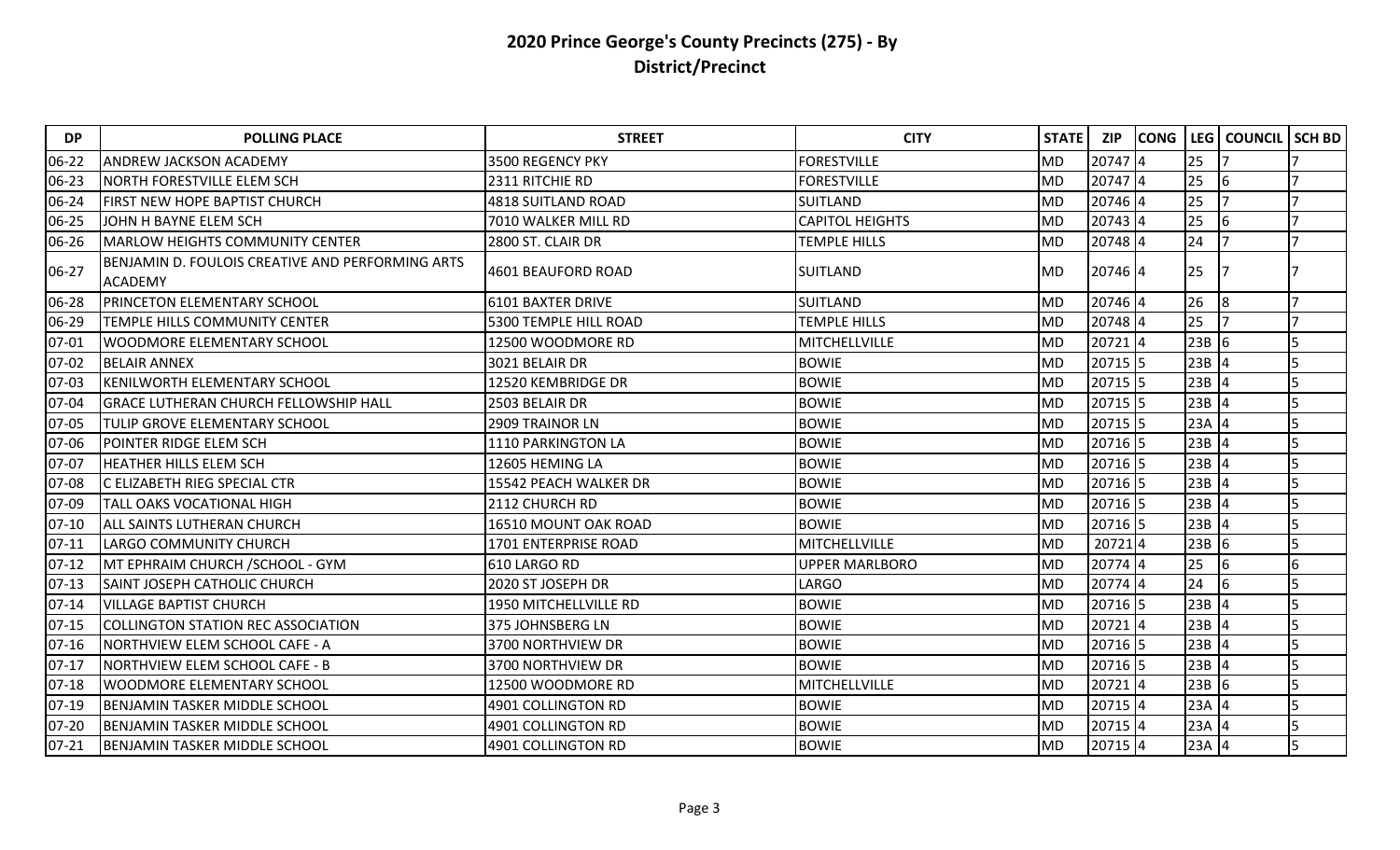| <b>DP</b> | <b>POLLING PLACE</b>                         | <b>STREET</b>               | <b>CITY</b>            | STATE     | <b>ZIP</b> | <b>CONG</b> | LEG     | <b>COUNCIL</b> | <b>SCH BD</b> |
|-----------|----------------------------------------------|-----------------------------|------------------------|-----------|------------|-------------|---------|----------------|---------------|
| $07 - 22$ | <b>REID TEMPLE AME CHURCH</b>                | 11400 GLENN DALE BOULEVARD  | <b>GLENN DALE</b>      | <b>MD</b> | 20769 4    |             | 24      | 16             |               |
| $07 - 23$ | LARGO/KETTERING/PERRYWOOD COMM CTR           | <b>431 WATKINS PARK DR</b>  | <b>UPPER MARLBORO</b>  | <b>MD</b> | 207744     |             | $23B$ 6 |                |               |
| $07 - 24$ | <b>WOODMORE ELEMENTARY SCHOOL</b>            | 12500 WOODMORE RD           | MITCHELLVILLE          | <b>MD</b> | 20721 4    |             | $23B$ 4 |                |               |
| 08-01     | <b>BADEN ELEMENTARY SCHOOL</b>               | 13601 BADEN-WESTWOOD RD     | <b>BRANDYWINE</b>      | <b>MD</b> | 20613 5    |             | $27A$ 9 |                | q             |
| 09-01     | <b>STEPHEN DECATUR MIDDLE SCHOOL</b>         | 8200 PINEWOOD DR            | <b>CLINTON</b>         | <b>MD</b> | 20735 5    |             | 25      | 19             | Ι9            |
| 09-02     | JAMES RYDER RANDALL ELEM SCH                 | 5410 KIRBY RD               | <b>CLINTON</b>         | <b>MD</b> | 20735 5    |             | 25      | 9              | 8             |
| 09-03     | F T EVANS ELEM SCH - M/P RM                  | 6720 OLD ALEXANDER FERRY RD | <b>CLINTON</b>         | <b>MD</b> | 20735 4    |             | 25      | 8              | 9             |
| 09-04     | <b>SURRATTSVILLE HIGH SCHOOL</b>             | 6101 GARDEN DR              | <b>CLINTON</b>         | <b>MD</b> | 20735 5    |             | $27A$ 9 |                | 9             |
| 09-05     | <b>ISAAC GOURDINE MIDDLE SCHOOL</b>          | 8700 ALLENTOWN RD           | <b>FORT WASHINGTON</b> | <b>MD</b> | 20744 5    |             | 26      | 8              | 8             |
| 09-06     | <b>CLINTON BAPTIST CHURCH</b>                | 8701 WOODYARD RD            | <b>CLINTON</b>         | <b>MD</b> | 20735 5    |             | 25      | 19             | I۹            |
| 09-07     | <b>WALDON WOODS ELEM SCH</b>                 | 10301 THRIFT RD             | <b>CLINTON</b>         | <b>MD</b> | 20735 5    |             | 27A 9   |                | 9             |
| 09-08     | <b>CLINTON UNITED METHODIST CHURCH</b>       | 10700 BRANDYWINE RD         | <b>CLINTON</b>         | <b>MD</b> | $20735$ 5  |             | $27A$ 9 |                | 9             |
| 09-09     | MELWOOD ELEMENTARY SCHOOL                    | 7100 WOODYARD ROAD          | <b>UPPER MARLBORO</b>  | <b>MD</b> | 20772 5    |             | 25      | 9              | 9             |
| 09-10     | <b>CLINTON GROVE ELEM SCH</b>                | 9420 TEMPLE HILL RD         | <b>CLINTON</b>         | <b>MD</b> | 20735 5    |             | 25      | 19             | I۹            |
| 09-11     | <b>EXCELLENCE CHRISTIAN SCHOOL</b>           | 9010 FRANK TIPPETT ROAD     | <b>UPPER MARLBORO</b>  | <b>MD</b> | 20772 5    |             | $27B$ 9 |                | 9             |
| 09-12     | ISAAC GOURDINE MIDDLE SCHOOL                 | 8700 ALLENTOWN RD           | FORT WASHINGTON        | <b>MD</b> | $20744$ 4  |             | 26      | 8              | 8             |
| $09 - 13$ | <b>ELKS LODGE NO. 2332</b>                   | 7350 TEMPLE HILL RD         | <b>CAMP SPRINGS</b>    | MD        | 20748 5    |             | 26      | 8              | 8             |
| 09-14     | <b>ELKS LODGE NO. 2332</b>                   | 7350 TEMPLE HILL RD         | <b>CAMP SPRINGS</b>    | <b>MD</b> | 20748 4    |             | 26      | 8              | ١q            |
| 09-15     | MELWOOD ELEMENTARY SCHOOL                    | 7100 WOODYARD ROAD          | <b>UPPER MARLBORO</b>  | <b>MD</b> | 20772 5    |             | 25      | 8              | q             |
| 10-01     | <b>DWIGHT D EISENHOWER MIDDLE SCH</b>        | 13725 BRIARWOOD DR          | LAUREL                 | <b>MD</b> | 20708 4    |             | 21      |                |               |
| 10-02     | <b>LAUREL BOYS AND GIRLS CLUB</b>            | 701 MONTGOMERY ST           | LAUREL                 | <b>MD</b> | 20707 4    |             | 21      |                |               |
| 10-03     | LAUREL ELEMENTARY SCHOOL                     | 516 MONTGOMERY ST           | LAUREL                 | <b>MD</b> | 20707 4    |             | 21      |                |               |
| 10-04     | <b>LAUREL HIGH SCHOOL</b>                    | 8000 CHERRY LA              | LAUREL                 | <b>MD</b> | 20707 4    |             | 21      |                |               |
| 10-05     | <b>BOND MILL ELEMENTARY SCHOOL</b>           | 16001 SHERWOOD AVE          | LAUREL                 | <b>MD</b> | 20707 4    |             | 21      |                |               |
| 10-06     | JAMES H. HARRISON ELEM SCH                   | 13200 LARCHDALE RD          | LAUREL                 | <b>MD</b> | 20708 5    |             | 23A     |                |               |
| 10-07     | <b>MONTPELIER ELEMENTARY SCHOOL</b>          | 9200 MUIRKIRK RD            | LAUREL                 | <b>MD</b> | 20708 4    |             | 23A     |                |               |
| 10-08     | DEERFIELD RUN ELEM SCHOOL - GYM              | 13000 LAUREL-BOWIE RD       | LAUREL                 | <b>MD</b> | 20708 4    |             | 23A     |                |               |
| 10-09     | <b>OAKLANDS ELEMENTARY SCHOOL</b>            | 13710 LAUREL-BOWIE RD       | LAUREL                 | <b>MD</b> | 20708 4    |             | 21      |                |               |
| $10 - 10$ | THE TABERNACLE OF LAUREL MD - GYM            | 11601 SOUTH LAUREL DR       | LAUREL                 | <b>MD</b> | 20708 4    |             | 23A     |                |               |
| $10 - 11$ | THE TABERNACLE OF LAUREL MD - MIRACLE CENTER | 11601 SOUTH LAUREL DR       | LAUREL                 | <b>MD</b> | 20708 5    |             | 23A     |                |               |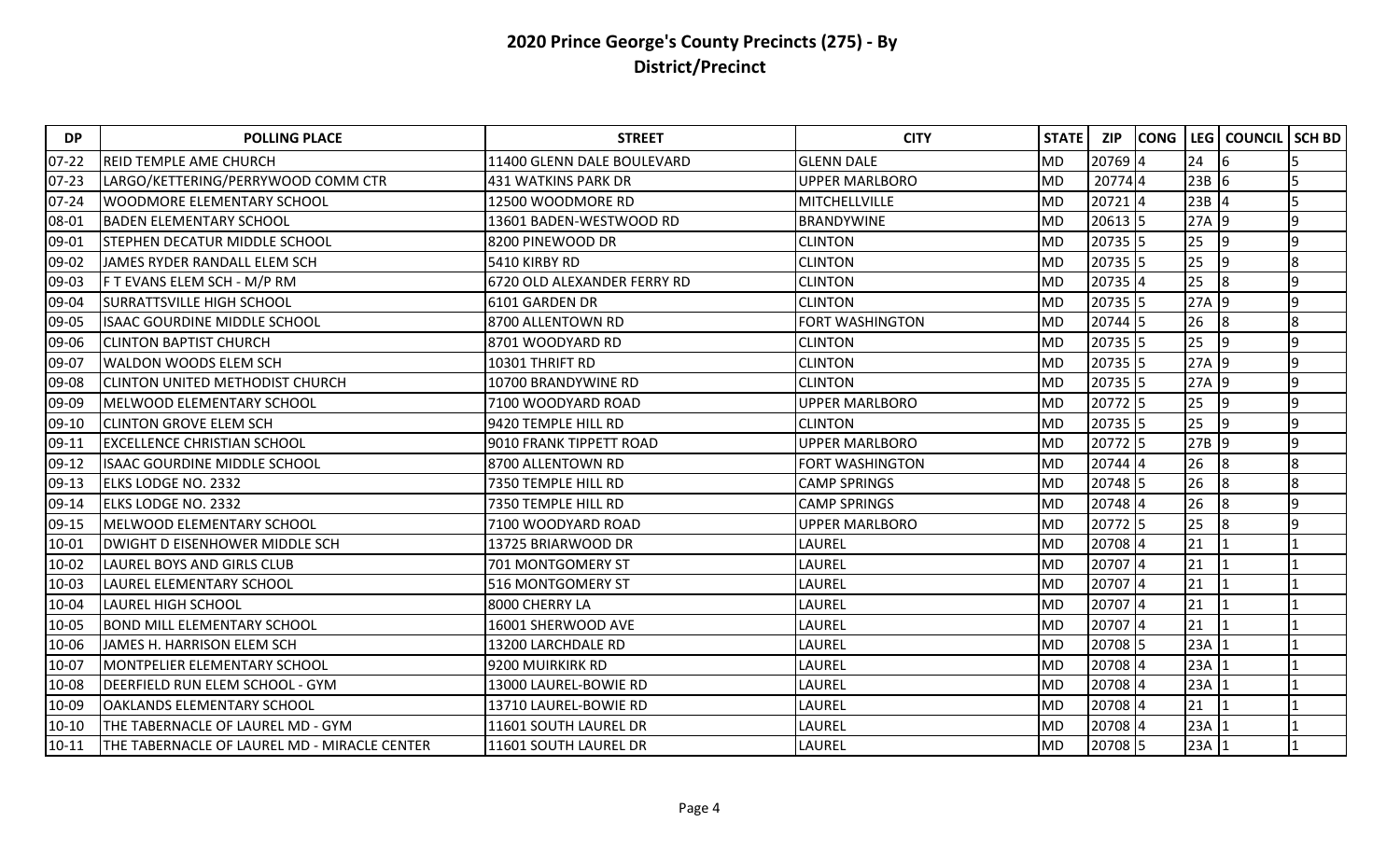| <b>DP</b>  | <b>POLLING PLACE</b>                   | <b>STREET</b>          | <b>CITY</b>              | STATE     | <b>ZIP</b> | <b>CONG</b> | LEG     | <b>COUNCIL</b> | <b>SCH BD</b> |
|------------|----------------------------------------|------------------------|--------------------------|-----------|------------|-------------|---------|----------------|---------------|
| $10 - 12$  | ROBERT J. DIPIETRO COMMUNITY CENTER    | 7901 CYPRESS ST        | LAUREL                   | <b>MD</b> | 20707 4    |             | 21      |                |               |
| $10 - 13$  | LAUREL VOLUNTEER FIRE DEPT             | 7411 CHERRY LA         | LAUREL                   | <b>MD</b> | 20707 4    |             | 21      |                |               |
| $10 - 14$  | DEERFIELD RUN ELEM SCH - CAF           | 13000 LAUREL BOWIE RD  | LAUREL                   | <b>MD</b> | 20708 4    |             | 23A     |                |               |
| $ 11 - 01$ | <b>GWYNN PARK MIDDLE SCHOOL</b>        | 8000 DYSON RD          | <b>BRANDYWINE</b>        | <b>MD</b> | $20613$ 5  |             | $27B$ 9 |                | q             |
| 11-02      | MATTAPONI ELEMENTARY SCHOOL            | 11701 DULEY STATION RD | <b>UPPER MARLBORO</b>    | <b>MD</b> | 20772 5    |             | $27B$ 9 |                | 9             |
| 11-03      | ROSARYVILLE ELEMENTARY SCHOOL          | 9925 ROSARYVILLE RD    | <b>UPPER MARLBORO</b>    | <b>MD</b> | 20772 5    |             | 27B 9   |                | q             |
| 11-04      | <b>BRANDYWINE ELEMENTARY SCHOOL</b>    | 14101 BRANDYWINE RD    | <b>BRANDYWINE</b>        | <b>MD</b> | $20613$ 5  |             | 27A 9   |                | q             |
| 11-05      | TANGLEWOOD SCHOOL                      | 8333 WOODYARD RD       | <b>CLINTON</b>           | <b>MD</b> | 20735 5    |             | 25      | 9              | 9             |
| 12-01      | JOHN HANSON MONTESSORI SCHOOL          | 6360 OXON HILL RD      | <b>OXON HILL</b>         | <b>MD</b> | 20745 4    |             | 26      | 8              | 8             |
| 12-02      | FOREST HEIGHTS ELEM SCH                | 200 TALBERT DR         | <b>OXON HILL</b>         | <b>MD</b> | 20745 4    |             | 26      | 8              | 8             |
| 12-03      | HILLCREST HEIGHTS ELEMENTARY SCHOOL    | 4305 22ND PL           | <b>TEMPLE HILLS</b>      | <b>MD</b> | 207484     |             | 25      |                | 8             |
| 12-04      | VALLEY VIEW ELEMENTARY SCHOOL          | 5500 DANBY AVE         | <b>OXON HILL</b>         | <b>MD</b> | 20745 4    |             | 26      | 8              | 8             |
| 12-05      | <b>FORT FOOTE BAPTIST CHURCH</b>       | 8310 FORT FOOTE RD     | <b>FORT WASHINGTON</b>   | <b>MD</b> | 20744 4    |             | 26      | 8              | 8             |
| 12-06      | POTOMAC HIGH SCHOOL - GYM              | 5211 BOYDELL AVE       | <b>OXON HILL</b>         | <b>MD</b> | 20745 4    |             | 26      |                | 8             |
| 12-07      | SAMUEL CHASE ELEM SCH                  | 5700 FISHER RD         | <b>TEMPLE HILLS</b>      | <b>MD</b> | 20748 4    |             | 25      | 8              | 8             |
| 12-08      | APPLE GROVE ELEMENTARY SCHOOL          | 7400 BELLEFIELD AVE    | FORT WASHINGTON          | <b>MD</b> | 20744 4    |             | 26      | 8              | 8             |
| 12-09      | <b>GLASSMANOR ELEMENTARY SCHOOL</b>    | 1011 MARCY AVE         | <b>OXON HILL</b>         | <b>MD</b> | 20745 4    |             | 26      | 8              | 8             |
| $12 - 10$  | OXON HILL MIDDLE SCHOOL - MPR          | 9570 FORT FOOTE RD     | <b>FORT WASHINGTON</b>   | <b>MD</b> | 20744 4    |             | 26      | 8              | 8             |
| $12 - 11$  | OXON HILL ELEMENTARY SCHOOL            | 7701 LIVINGSTON RD     | <b>OXON HILL</b>         | <b>MD</b> | 20745 4    |             | 26      | 8              | 8             |
| $12 - 12$  | OXON HILL PUBLIC LIBRARY               | 6200 OXON HILL RD      | <b>OXON HILL</b>         | <b>MD</b> | 20745 4    |             | 26      | 8              | 8             |
| $12 - 13$  | <b>MAYA ANGELOU FRENCH IMMERSION</b>   | 2000 CALLAWAY ST       | <b>HILLCREST HEIGHTS</b> | <b>MD</b> | 20748 4    |             | 26      |                | 8             |
| $12 - 14$  | <b>INDIAN QUEEN ELEM SCH</b>           | 9551 FORT FOOTE RD     | FORT WASHINGTON          | MD        | 20744 4    |             | 26      | 8              | 8             |
| $12 - 15$  | <b>CROSSLAND HIGH SCHOOL</b>           | 6901 TEMPLE HILL RD    | <b>TEMPLE HILLS</b>      | <b>MD</b> | 20748 4    |             | 26      | 8              | 8             |
| 12-16      | <b>I FRANK DENT ELEMENTARY SCHOOL</b>  | 2700 CORNING AVE       | FORT WASHINGTON          | <b>MD</b> | 20744 4    |             | 25      | 8              | 8             |
| $12 - 17$  | ALLENWOOD ELEMENTARY SCHOOL            | 6300 HARLEY LA         | <b>TEMPLE HILLS</b>      | <b>MD</b> | 20748 4    |             | 26      | 8              | 8             |
| $12 - 18$  | <b>BARNABY MANOR ELEMENTARY SCHOOL</b> | 2411 OWENS RD          | <b>OXON HILL</b>         | <b>MD</b> | 207454     |             | 25      | 8              | 8             |
| $12 - 19$  | OXON HILL MIDDLE SCHOOL - GYM          | 9570 FORT FOOTE RD     | FORT WASHINGTON          | <b>MD</b> | 20744 4    |             | 26      | 8              | 8             |
| 13-01      | <b>KENMOOR MIDDLE SCHOOL</b>           | 2500 KENMOOR DRIVE     | LANDOVER                 | <b>MD</b> | 20785 4    |             | 22      | 5              | 6             |
| 13-02      | COLUMBIA PARK - KENTLAND COMM CTR      | 2411 PINEBROOK AVE     | LANDOVER                 | <b>MD</b> | 20785 4    |             | 47A 5   |                |               |
| 13-03      | <b>J R COUSINS JR MUNICIPAL CTR</b>    | 8600 GLENARDEN PKY     | GLENARDEN                | <b>MD</b> | 20706 4    |             | 24      | 15.            | 4             |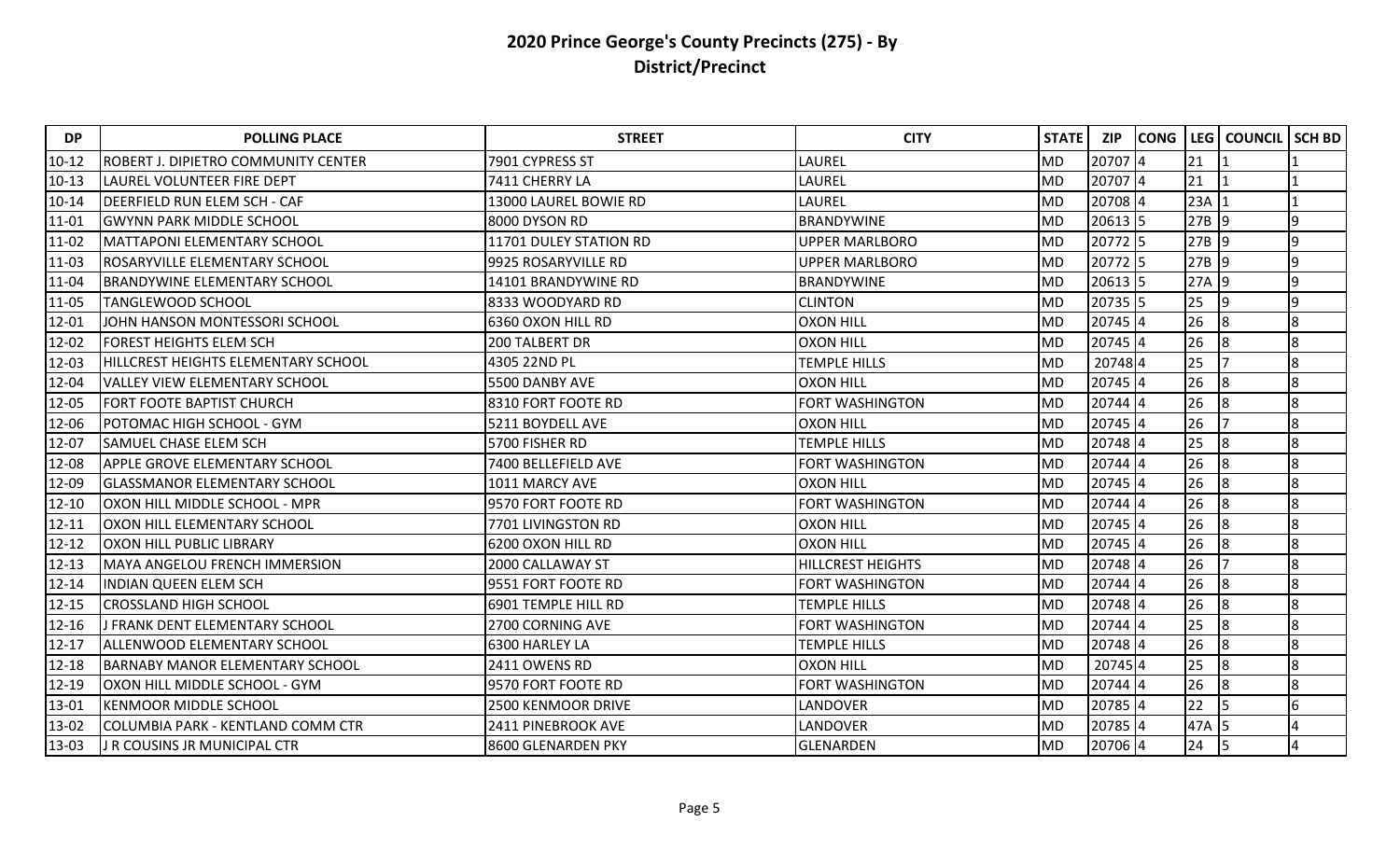| <b>DP</b> | <b>POLLING PLACE</b>                      | <b>STREET</b>                  | <b>CITY</b>            | <b>STATE</b> | <b>ZIP</b> | <b>CONG</b> |         | <b>LEG COUNCIL</b> | <b>SCH BD</b> |
|-----------|-------------------------------------------|--------------------------------|------------------------|--------------|------------|-------------|---------|--------------------|---------------|
| 13-04     | KETTERING ELEMENTARY SCHOOL               | 11000 LAYTON ST                | UPPER MARLBORO         | <b>MD</b>    | 20774 4    |             | 25      | 16                 | 6             |
| 13-05     | <b>CHARLES H. FLOWERS HIGH SCH - MPR</b>  | 10001 ARDWICK ARDMORE RD       | UPPER MARLBORO         | <b>MD</b>    | 20774 4    |             | 24      |                    | 6             |
| 13-06     | <b>LARGO HIGH SCHOOL</b>                  | 505 LARGO RD                   | <b>UPPER MARLBORO</b>  | <b>MD</b>    | 20774 4    |             | 25      | 6                  | 6             |
| 13-07     | <b>WILLIAM PACA ELEM SCH - MPR</b>        | 7801 SHERIFF RD                | LANDOVER               | <b>MD</b>    | 20785 4    |             | 24      |                    | 6             |
| 13-08     | <b>EXCEL ACADEMY - MPR</b>                | 7910 SCOTT RD                  | LANDOVER               | <b>MD</b>    | 20785 4    |             | 22      | 5                  |               |
| 13-09     | <b>JARROWHEAD ELEMENTARY SCHOOL - GYM</b> | <b>2300 SANSBURY ROAD</b>      | UPPER MARLBORO         | <b>MD</b>    | 20772 4    |             | 25      | 16                 | 6             |
| $13 - 10$ | <b>IPHYLLIS E WILLIAMS ELEM SCH</b>       | 9601 PRINCE PL                 | <b>UPPER MARLBORO</b>  | <b>MD</b>    | $20774$ 4  |             | 24      | 6                  | 6             |
| $13 - 11$ | <b>KETTERING MIDDLE SCHOOL</b>            | <b>65 HERRINGTON DR</b>        | <b>UPPER MARLBORO</b>  | <b>MD</b>    | 20774 4    |             | 25      | 16                 | 6             |
| 13-12     | <b>ERNEST EVERETT JUST MIDDLE SCH</b>     | 1300 CAMPUS WAY NORTH          | MITCHELLVILLE          | <b>MD</b>    | $20721$ 4  |             | 24      | 6                  | 6             |
| $13 - 13$ | <b>FIRST BETHEL BAPTIST CHURCH</b>        | <b>1 KETTERING DRIVE</b>       | UPPER MARLBORO         | MD           | 20774 4    |             | 25      | 16                 | 6             |
| $13 - 14$ | <b>CHARLES H. FLOWERS HIGH SCH - CAF</b>  | 10001 ARDWICK ARDMORE RD       | <b>UPPER MARLBORO</b>  | <b>MD</b>    | 20774 4    |             | 24      | 5                  |               |
| 13-15     | KINGSFORD ELEM SCH - MPR                  | 1401 ENTERPRISE RD             | MITCHELLVILLE          | <b>MD</b>    | $20721$ 4  |             | 24      |                    | 6             |
| 13-16     | <b>OAKCREST ELEM SCH - MPR</b>            | 929 HILL RD                    | LANDOVER               | <b>MD</b>    | 20785 4    |             | 24      |                    | 6             |
| $13 - 17$ | COLUMBIA PARK ELEM SCH - GYM              | 1901 KENT VILLAGE DR           | LANDOVER               | <b>MD</b>    | 20785 4    |             | 47A     | 15.                |               |
| 13-18     | COLUMBIA PARK ELEM SCH – CAF              | <b>1901 KENT VILLAGE DRIVE</b> | LANDOVER               | <b>MD</b>    | 20785 4    |             | 47A     | 15                 | 6             |
| 13-19     | <b>EXCEL ACADEMY - MPR</b>                | 7910 SCOTT ROAD                | LANDOVER               | <b>MD</b>    | 20785 4    |             | 22      |                    |               |
| 13-20     | <b>FIRST BAPTIST CHURCH MINISTRY CTR</b>  | 3600 BRIGHTSEAT ROAD           | LANDOVER               | <b>MD</b>    | 20785 4    |             | 22      |                    |               |
| $13 - 21$ | JAMES MCHENRY ELEM SCHOOL                 | 8909 MCHENRY LANE              | LANHAM                 | <b>MD</b>    | 20706 4    |             | 22      | l5                 | 6             |
| $13 - 22$ | <b>EXCEL ACADEMY - MPR</b>                | 7910 SCOTT ROAD                | LANDOVER               | <b>MD</b>    | 20785 4    |             | 47A     | I5                 |               |
| 13-23     | LAKE ARBOR ELEMENTARY SCHOOL              | 10205 LAKE ARBOR WAY           | MITCHELLVILLE          | <b>MD</b>    | 20721 4    |             | 24      | 6                  | 6             |
| 13-24     | <b>LAKE ARBOR COMMUNITY CENTER</b>        | 10100 LAKE ARBOR WAY           | MITCHELLVILLE          | <b>MD</b>    | 20721 4    |             | 24      | 16                 | 6             |
| 13-25     | <b>CEDAR HEIGHTS COMMUNITY CENTER</b>     | 1200 GLEN WILLOW DRIVE         | <b>CAPITOL HEIGHTS</b> | <b>MD</b>    | $20743$ 4  |             | 47A 5   |                    | 6             |
| 14-01     | <b>HIGH BRIDGE ELEMENTARY SCHOOL</b>      | 7011 HIGH BRIDGE RD            | <b>BOWIE</b>           | <b>MD</b>    | 20720 5    |             | $23A$ 4 |                    |               |
| 14-02     | <b>DUVAL HIGH SCHOOL</b>                  | 9880 GOOD LUCK RD              | LANHAM                 | <b>MD</b>    | 20706 5    |             | 22      |                    |               |
| 14-03     | <b>BOWIE HIGH SCHOOL</b>                  | 15200 ANNAPOLIS RD             | <b>BOWIE</b>           | <b>MD</b>    | 20715 5    |             | $23A$ 4 |                    |               |
| 14-04     | <b>SAMUEL OGLE MIDDLE SCHOOL</b>          | 4111 CHELMONT LA               | <b>BOWIE</b>           | <b>MD</b>    | 20715 5    |             | 23B     |                    |               |
| 14-05     | <b>ROCKLEDGE ELEMENTARY SCHOOL</b>        | 7701 LAUREL-BOWIE RD           | <b>BOWIE</b>           | <b>MD</b>    | 20715 5    |             | 23B     | 14                 | 5             |
| 14-06     | <b>YORKTOWN ELEMENTARY SCHOOL</b>         | 7301 RACE TRACK RD             | <b>BOWIE</b>           | <b>MD</b>    | 20715 5    |             | $23B$ 4 |                    |               |
| 14-07     | <b>GLENN DALE VOL FIRE DEPT</b>           | 11900 GLENN DALE BLVD          | <b>GLENN DALE</b>      | <b>MD</b>    | 20769 5    |             | 24      | $\overline{4}$     |               |
| 14-08     | ROBERT GODDARD MONTESSORI SCH             | 9850 GOOD LUCK RD              | <b>SEABROOK</b>        | <b>MD</b>    | 20706 5    |             | 22      | $\overline{4}$     |               |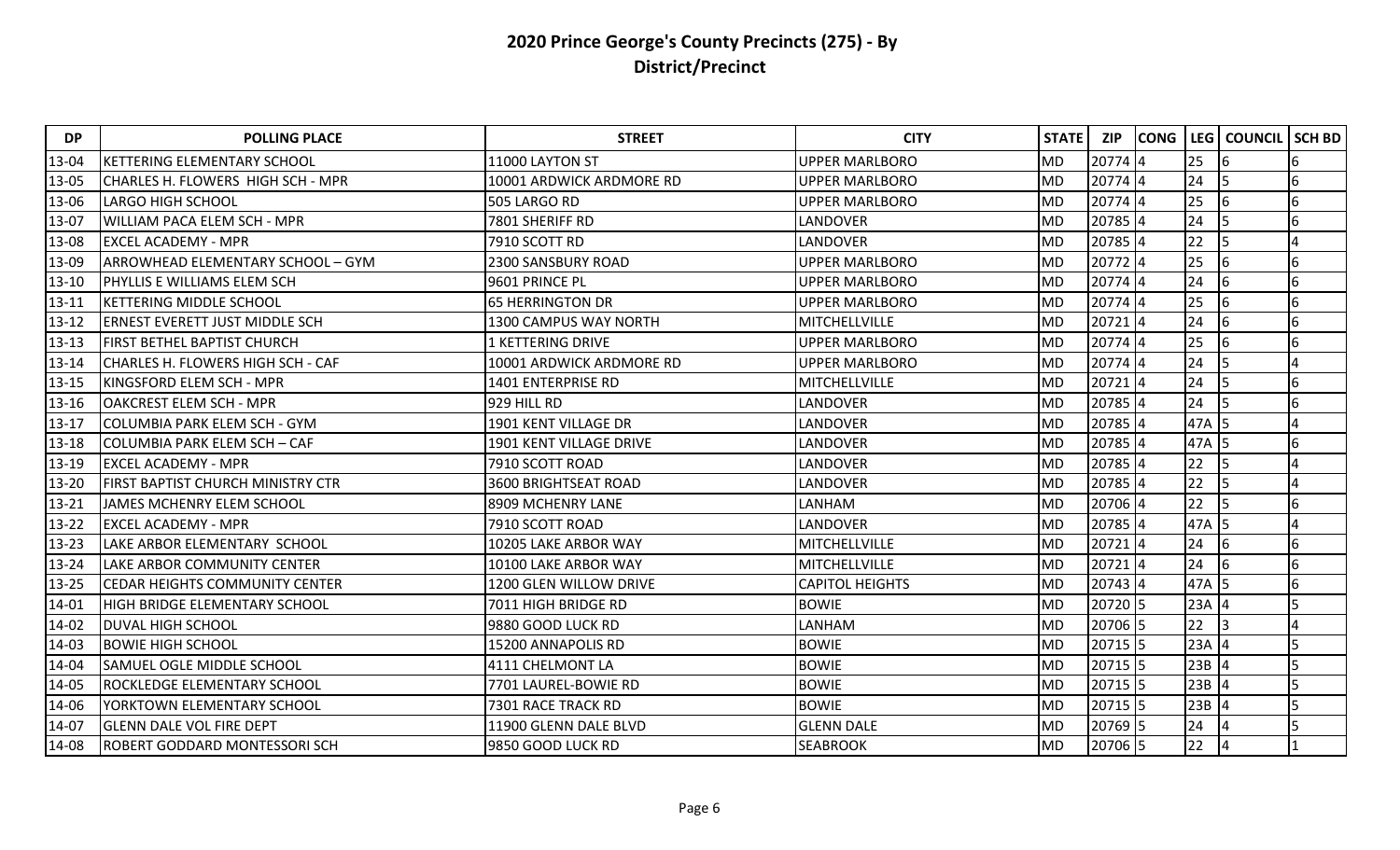| <b>DP</b> | <b>POLLING PLACE</b>                         | <b>STREET</b>                | <b>CITY</b>           | <b>STATE</b>   | ZIP     | <b>CONG</b> |          | LEG   COUNCIL   | <b>SCH BD</b> |
|-----------|----------------------------------------------|------------------------------|-----------------------|----------------|---------|-------------|----------|-----------------|---------------|
| 14-09     | <b>ASCENSION CATHOLIC CHURCH - HALL</b>      | 12700 LANHAM-SEVERN RD       | <b>BOWIE</b>          | <b>MD</b>      | 20720 5 |             | $23A$ 4  |                 |               |
| $14 - 10$ | <b>WEST BOWIE VILLAGE HALL</b>               | 13711 ANNAPOLIS RD SUITE 103 | <b>BOWIE</b>          | lmd            | 20720 5 |             | $23A$ 4  |                 |               |
| $14 - 11$ | <b>BOWIE STATE UNIVERSITY - MCKELDIN GYM</b> | 14000 JERICHO PARK RD        | <b>BOWIE</b>          | <b>MD</b>      | 20715 5 |             | $23B$ 4  |                 |               |
| 14-12     | <b>GLENN DALE COMMUNITY CENTER</b>           | 11901 GLENN DALE BLVD        | <b>GLENN DALE</b>     | <b>MD</b>      | 20769 5 |             | 24       | 4               |               |
| $14 - 13$ | HUNTINGTON COMMUNITY CENTER                  | 13022 8TH STREET             | <b>BOWIE</b>          | MD             | 20720 5 |             | $23A$ 4  |                 |               |
| 14-14     | BOWIE STATE UNIVERSITY - MCKELDIN GYM        | 14000 JERICHO PARK ROAD      | <b>BOWIE</b>          | MD             | 20715 5 |             | $23B$ 4  |                 |               |
| $14 - 15$ | IREID TEMPLE AME CHURCH                      | 11400 GLENN DALE BOULEVARD   | <b>GLENN DALE</b>     | <b>MD</b>      | 20769 5 |             | 24       | $\overline{14}$ |               |
| 14-16     | <b>ASCENSION CATHOLIC CHURCH - HALL</b>      | 12700 LANHAM-SEVERN ROAD     | <b>BOWIE</b>          | <b>MD</b>      | 20720 5 |             | $23A$ 4  |                 |               |
| $14 - 17$ | <b>GLENN DALE COMMUNITY CENTER</b>           | 11901 GLENN DALE BLVD        | <b>GLENN DALE</b>     | MD             | 20769 5 |             | 24       | 4               |               |
| 15-01     | <b>MARLTON ELEMENTARY SCHOOL</b>             | 8506 OLD COLONY DR SOUTH     | <b>UPPER MARLBORO</b> | lmd            | 20772 5 |             | $23B$ 9  |                 | 9             |
| 15-02     | ARROWHEAD ELEM SCH - M/P RM                  | 2300 SANSBURY RD             | <b>UPPER MARLBORO</b> | <b>MD</b>      | 20772 4 |             | 25       | 6               |               |
| 15-03     | JAMES MADISON MIDDLE SCHOOL                  | 7300 WOODYARD RD             | <b>UPPER MARLBORO</b> | <b>MD</b>      | 20772 5 |             | $23B$ 9  |                 | q             |
| 15-04     | <b>FREDERICK DOUGLASS HIGH SCHOOL</b>        | 8000 CROOM RD                | <b>UPPER MARLBORO</b> | <b>MD</b>      | 20772 5 |             | $23B$ 9  |                 | q             |
| 15-05     | DR. HENRY A. WISE, JR. HIGH SCH              | 12650 BROOKE LA              | <b>UPPER MARLBORO</b> | MD             | 20772 4 |             | 25       | 6               |               |
| 15-06     | MELWOOD CHURCH OF THE NAZARENE               | 6906 WOODYARD RD             | <b>UPPER MARLBORO</b> | MD             | 20772 5 |             | $23B$ 9  |                 | 9             |
| 16-01     | <b>EDMONSTON MUNICIPAL BUILDING</b>          | 5005 52ND AVE                | <b>EDMONSTON</b>      | <b>MD</b>      | 20781 4 |             | 22       | 5               |               |
| 16-02     | HYATTSVILLE MUNICIPAL BLDG - MPR             | 4310 GALLATIN ST             | <b>HYATTSVILLE</b>    | <b>MD</b>      | 20781 4 |             | 22       |                 |               |
| 16-03     | <b>HYATTSVILLE MIDDLE SCHOOL</b>             | 6001 42ND AVE                | <b>HYATTSVILLE</b>    | lmd            | 20781 5 |             | 22       |                 | 3             |
| 16-04     | NICHOLAS OREM MIDDLE SCHOOL                  | <b>6100 EDITORS PARK DR</b>  | <b>HYATTSVILLE</b>    | M <sub>D</sub> | 20782 4 |             | 22       |                 | 3             |
| 16-05     | <b>EDMONSTON REC CENTER</b>                  | 5100 TANGLEWOOD DR           | <b>HYATTSVILLE</b>    | <b>MD</b>      | 20781 4 |             | 22<br>15 |                 |               |
| 17-01     | <b>MOUNT RAINIER ELEM SCH</b>                | 4011 32ND ST                 | <b>MOUNT RAINIER</b>  | <b>MD</b>      | 20712 4 |             | 47A 2    |                 |               |
| 17-02     | BRENTWOOD TOWN HALL - WOHLFARTH BLDG         | 4300 39TH PL                 | <b>BRENTWOOD</b>      | MD             | 20722 4 |             | 47A 2    |                 |               |
| 17-03     | LANGLEY PARK MCCORMICK ELEM SCH              | 8201 15TH AVE                | <b>HYATTSVILLE</b>    | MD             | 20783 4 |             | $47B$ 2  |                 | 3             |
| 17-04     | THOMAS S STONE ELEM SCH                      | 4500 34TH ST                 | <b>MOUNT RAINIER</b>  | <b>MD</b>      | 20712 4 |             | 47A 2    |                 |               |
| 17-05     | <b>CAROLE HIGHLANDS ELEM SCH</b>             | 1610 HANNON ST               | <b>TAKOMA PARK</b>    | <b>MD</b>      | 20912 4 |             | 47B 2    |                 |               |
| 17-06     | <b>CESAR CHAVEZ ELEM SCH</b>                 | 6609 RIGGS RD                | <b>HYATTSVILLE</b>    | MD             | 20782 4 |             | 47A 2    |                 |               |
| 17-07     | <b>ROLLINGCREST CHILLUM COMM CTR</b>         | 6120 SARGENT RD              | <b>HYATTSVILLE</b>    | MD             | 20782 4 |             | 47A 2    |                 | 3             |
| 17-08     | NORTHWESTERN HIGH SCHOOL                     | 7000 ADELPHI ROAD            | <b>HYATTSVILLE</b>    | MD             | 20782 4 |             | 47B 2    |                 |               |
| 17-09     | <b>MARY HARRIS MOTHER JONES ELEM SCHOOL</b>  | 2405 TECUMSEH ST             | <b>ADELPHI</b>        | <b>MD</b>      | 20783 4 |             | 21       |                 |               |
| 17-10     | LEWISDALE ELEMENTARY SCHOOL                  | 2400 BANNING PL              | HYATTSVILLE           | <b>MD</b>      | 20783 4 |             | 47B 2    |                 | 3             |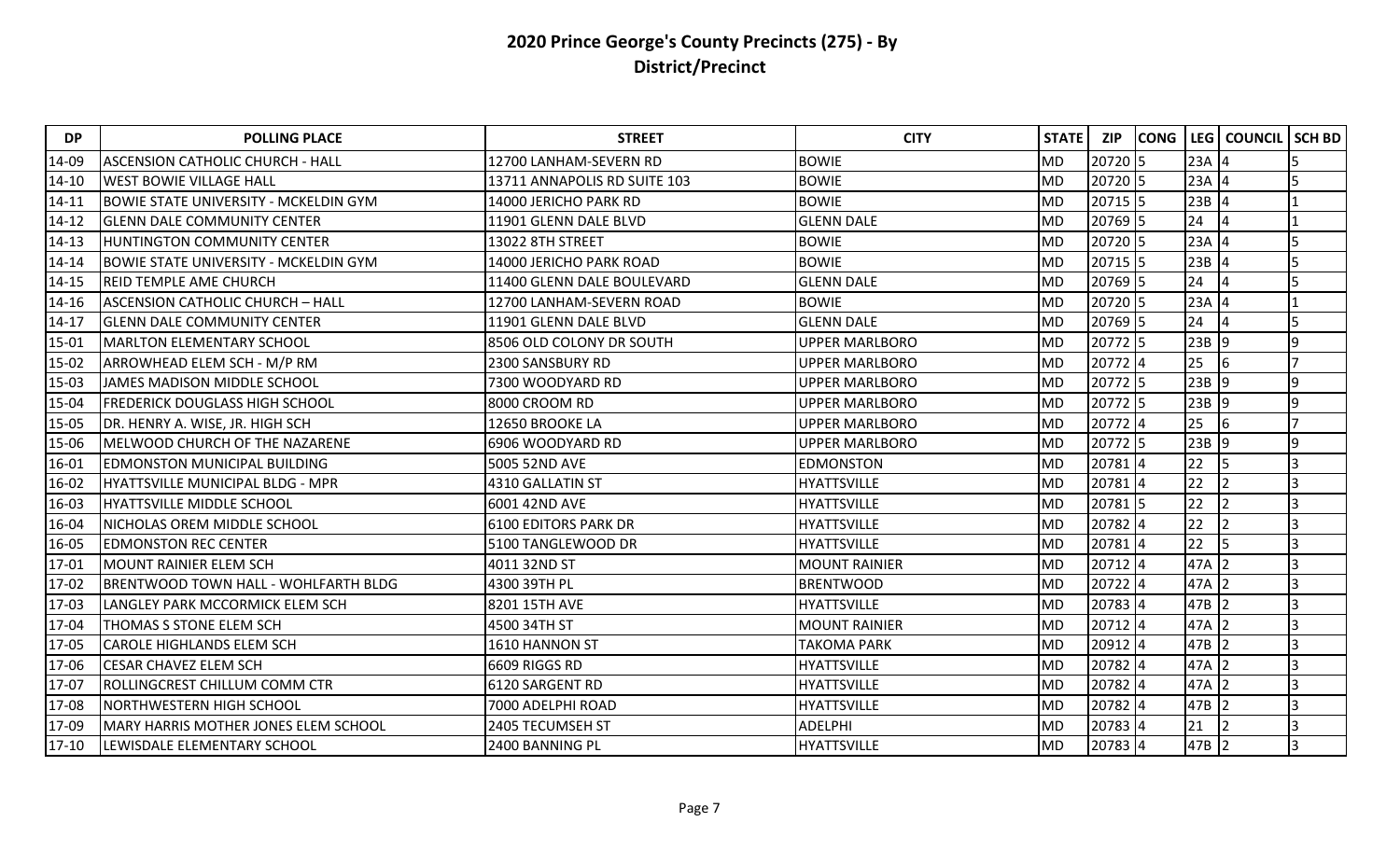| <b>DP</b> | <b>POLLING PLACE</b>                         | <b>STREET</b>                 | <b>CITY</b>             | STATE     | <b>ZIP</b> | <b>CONG</b> | LEG     | <b>COUNCIL</b> | <b>SCH BD</b> |
|-----------|----------------------------------------------|-------------------------------|-------------------------|-----------|------------|-------------|---------|----------------|---------------|
| $17 - 11$ | RIDGECREST ELEMENTARY SCHOOL                 | 6120 RIGGS RD                 | <b>HYATTSVILLE</b>      | <b>MD</b> | 20783 4    |             | 47A     | <u>2</u>       |               |
| $17 - 12$ | <b>ADELPHI ELEMENTARY SCHOOL</b>             | 8820 RIGGS RD                 | <b>ADELPHI</b>          | <b>MD</b> | 20783 4    |             | $47B$ 2 |                |               |
| $17 - 13$ | <b>CAROLE HIGHLANDS ELEM SCH</b>             | 1610 HANNON STREET            | <b>TAKOMA PARK</b>      | <b>MD</b> | 20912 4    |             | 47B     |                |               |
| $17 - 14$ | THE WORD OF GOD BAPTIST CHURCH               | 6513 QUEENS CHAPEL RD         | <b>HYATTSVILLE</b>      | <b>MD</b> | 20782 4    |             | 22      |                |               |
| $17 - 15$ | THE WORD OF GOD BAPTIST CHURCH               | 6513 QUEENS CHAPEL RD         | <b>HYATTSVILLE</b>      | <b>MD</b> | 20782 4    |             | 22      |                |               |
| 18-01     | <b>CAPITOL HEIGHTS ELEM SCH</b>              | <b>601 SUFFOLK AVE</b>        | <b>CAPITOL HEIGHTS</b>  | <b>MD</b> | 20743 4    |             | 24      |                | 6             |
| 18-02     | <b>SEAT PLEASANT ELEM SCH</b>                | 6411 G STREET                 | <b>SEAT PLEASANT</b>    | <b>MD</b> | $20743$ 4  |             | 24      |                | 6             |
| 18-03     | <b>CEDAR HEIGHTS COMMUNITY CENTER</b>        | 1200 GLEN WILLOW DR           | <b>CAPITOL HEIGHTS</b>  | <b>MD</b> | 20743 4    |             | 47A 5   |                | 6             |
| 18-04     | <b>FRANCIS SCOTT KEY ELEM SCHOOL</b>         | 2301 SCOTT KEY DR             | <b>DISTRICT HEIGHTS</b> | <b>MD</b> | $20747$ 4  |             | 24      |                | 6             |
| 18-05     | <b>IROBERT R GRAY ELEM SCH - MPR</b>         | 4949 ADDISON RD               | <b>CAPITOL HEIGHTS</b>  | <b>MD</b> | 20743 4    |             | 47A     | 15             |               |
| 18-06     | <b>SOLID ROCK FULL GOSPEL BAPTIST CHURCH</b> | 7711 WALKER MILL DR           | <b>CAPITOL HEIGHTS</b>  | <b>MD</b> | 20743 4    |             | 25      | 16             | 6             |
| 18-07     | <b>CARMODY HILLS ELEM SCH</b>                | <b>401 JADELEAF AVE</b>       | <b>CAPITOL HEIGHTS</b>  | <b>MD</b> | $20743$ 4  |             | 24      |                | 6             |
| 18-08     | <b>IHIGHLAND PARK ELEM SCH</b>               | 6501 LOWLAND DRIVE            | LANDOVER                | <b>MD</b> | 20785 4    |             | 24      |                | 6             |
| 18-09     | <b>SAINT MARGARET CATHOLIC SCH</b>           | 408 ADDISON ROAD SOUTH        | <b>SEAT PLEASANT</b>    | <b>MD</b> | 20743 4    |             | 24      |                | 6             |
| 18-10     | PEPPERMILL COMMUNITY CENTER - GYM            | 610 HILL RD                   | <b>LANDOVER</b>         | <b>MD</b> | 20785 4    |             | 24      |                | 6             |
| 18-11     | <b>BRADBURY HEIGHTS ELEM SCH</b>             | 1401 GLACIER AVE              | <b>CAPITOL HEIGHTS</b>  | <b>MD</b> | 20743 4    |             | 24      |                | 6             |
| 18-12     | JUDITH P HOYER EARLY CHILD CTR - GYM         | 2300 BELLEVIEW AVENUE         | <b>CHEVERLY</b>         | <b>MD</b> | 20785 4    |             | 47A 5   |                |               |
| 18-13     | <b>SEAT PLEASANT ACTIVITY CENTER</b>         | 5720 ADDISON RD               | <b>SEAT PLEASANT</b>    | <b>MD</b> | $20743$ 4  |             | 24      | 15             | 6             |
| 18-14     | <b>SEAT PLEASANT ACTIVITY CENTER</b>         | 5720 ADDISON RD               | <b>SEAT PLEASANT</b>    | <b>MD</b> | 20743 4    |             | 24      | 5              |               |
| 18-15     | <b>SEAT PLEASANT ELEM SCH</b>                | 6411 G STREET                 | <b>SEAT PLEASANT</b>    | <b>MD</b> | 20743 4    |             | 24      |                | 6             |
| 18-16     | <b>SAINT MARGARET CATHOLIC SCH</b>           | <b>408 ADDISON ROAD SOUTH</b> | <b>SEAT PLEASANT</b>    | <b>MD</b> | 20743 4    |             | 24      | 16             | 6             |
| 19-01     | <b>RIVERDALE ELEMENTARY SCHOOL</b>           | 5006 RIVERDALE RD             | RIVERDALE               | <b>MD</b> | 20737 5    |             | 22      |                |               |
| 19-02     | PARKDALE HIGH SCHOOL - SMALL GYM             | 6001 GOOD LUCK RD             | RIVERDALE               | <b>MD</b> | 20737 5    |             | 22      | 3              |               |
| 19-03     | UNIVERSITY PARK ELEM SCH                     | 4315 UNDERWOOD ST             | <b>HYATTSVILLE</b>      | <b>MD</b> | 20782 5    |             | 22      |                |               |
| 19-04     | TEMPLETON ELEMENTARY SCHOOL                  | 6001 CARTER'S LANE            | <b>RIVERDALE</b>        | <b>MD</b> | 20737 4    |             | 22      |                |               |
| 19-05     | TEMPLETON ELEMENTARY SCHOOL                  | 6001 CARTER'S LANE            | RIVERDALE               | <b>MD</b> | 20737 4    |             | 22      |                |               |
| $20 - 01$ | <b>CARROLLTON ELEM SCHOOL</b>                | 8300 QUINTANA ST              | <b>NEW CARROLLTON</b>   | <b>MD</b> | 20784 5    |             | 22      |                |               |
| $20 - 02$ | COMMUNITY BIBLE BAPTIST CHURCH               | 7309 RIVERDALE ROAD           | LANHAM                  | <b>MD</b> | 20706 4    |             | 47A     |                |               |
| 20-03     | ARDMORE ELEM SCH - MPR                       | 9301 ARDWICK ARDMORE RD       | <b>UPPER MARLBORO</b>   | <b>MD</b> | 20774 4    |             | 24      | 5              | 6             |
| 20-04     | THOMAS JOHNSON MIDDLE SCH - MPR              | 5401 BARKER PL                | LANHAM                  | <b>MD</b> | 20706 4    |             | 24      | 5              |               |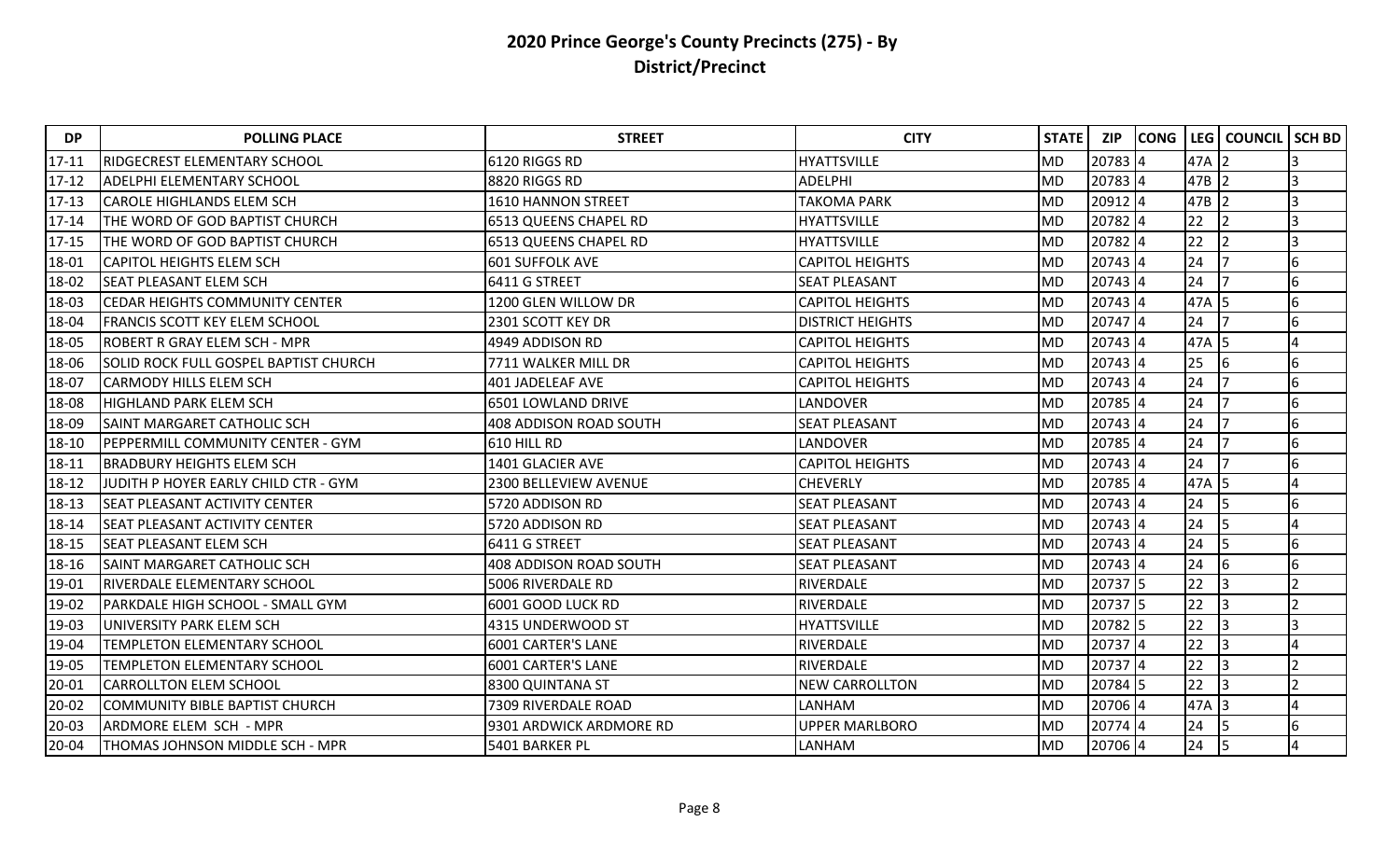| <b>DP</b> | <b>POLLING PLACE</b>                                               | <b>STREET</b>              | <b>CITY</b>           | STATE     | <b>ZIP</b> | <b>CONG</b> | LEG | <b>COUNCIL</b> | <b>SCH BD</b> |
|-----------|--------------------------------------------------------------------|----------------------------|-----------------------|-----------|------------|-------------|-----|----------------|---------------|
| 20-05     | ROBERT FROST ELEMENTARY SCHOOL                                     | 6419 85TH AVE              | <b>NEW CARROLLTON</b> | <b>MD</b> | 20784 5    |             | 22  | 3              |               |
| 20-06     | MARGARET BRENT SPECIAL CENTER                                      | 5816 LAMONT TERR           | <b>NEW CARROLLTON</b> | <b>MD</b> | 20784 5    |             | 22  |                |               |
| 20-07     | <b>GLENARDEN WOODS ELEMENTARY SCHOOL - MPR</b>                     | 7801 GLENARDEN PKY         | <b>GLENARDEN</b>      | <b>MD</b> | 20706 4    |             | 24  |                |               |
| 20-08     | SEABROOK ELEMENTARY SCHOOL                                         | 6001 SEABROOK RD           | <b>SEABROOK</b>       | <b>MD</b> | 20706 4    |             | 22  |                |               |
| 20-09     | <b>GLENN DALE ELEMENTARY SCHOOL</b>                                | 6700 GLENN DALE RD         | <b>GLENN DALE</b>     | <b>MD</b> | 20769 4    |             | 24  |                |               |
| $20 - 10$ | <b>GOOD LUCK COMMUNITY CENTER</b>                                  | 8601 GOOD LUCK RD          | LANHAM                | <b>MD</b> | 20706 5    |             | 22  |                |               |
| $20 - 11$ | MOUNT CALVARY BAPTIST CHURCH                                       | 5120 WHITFIELD CHAPEL RD   | LANHAM                | <b>MD</b> | 20706 4    |             | 22  | 5              |               |
| $20 - 12$ | UNITED BAPTIST CHURCH                                              | 7701 RIVERDALE RD          | <b>NEW CARROLLTON</b> | <b>MD</b> | 20784 4    |             | 22  |                |               |
| $20 - 13$ | <b>GRACE PRESBYTERIAN CHURCH</b>                                   | 5924 PRINCESS GARDEN PKY   | LANHAM                | <b>MD</b> | 20706 4    |             | 22  | 3              |               |
| $20 - 14$ | <b>COMMUNITY BIBLE BAPTIST CHURCH</b>                              | 7309 RIVERDALE ROAD        | LANHAM                | <b>MD</b> | 20706 4    |             | 22  |                |               |
| $20 - 15$ | UNITED BAPTIST CHURCH                                              | 7701 RIVERDALE ROAD        | <b>NEW CARROLLTON</b> | <b>MD</b> | 20784 4    |             | 22  |                |               |
| $20 - 16$ | LINCOLN VISTA COMMUNITY BLDG                                       | 9800 RIDGE ST              | LANHAM                | <b>MD</b> | 20706 4    |             | 22  | 5              |               |
| $20 - 17$ | <b>GLENN DALE COMMUNITY CENTER</b>                                 | 11901 GLENN DALE BOULEVARD | <b>GLENN DALE</b>     | <b>MD</b> | 20769 4    |             | 24  | 5              |               |
| $20 - 18$ | JUDGE SYLVANIA W WOODS ELEM SCH - CAF                              | <b>3000 CHURCH STREET</b>  | GLENARDEN             | <b>MD</b> | 20706 4    |             | 22  | 5              |               |
| $20 - 19$ | ST MATHIAS THE APOSTLE CATHOLIC CHURCH - FRIENDSHIP<br><b>HALL</b> | 9473 ANNAPOLIS RD          | LANHAM                | <b>MD</b> | 20706 4    |             | 24  |                |               |
| 20-20     | LINCOLN VISTA COMMUNITY BLDG                                       | 9800 RIDGE ST              | LANHAM                | <b>MD</b> | 20706 4    |             | 22  | 3              |               |
| $20 - 21$ | ST MATHIAS THE APOSTLE CATHOLIC CHURCH - FRIENDSHIP<br><b>HALL</b> | 9473 ANNAPOLIS RD          | LANHAM                | <b>MD</b> | 20706 5    |             | 24  |                |               |
| $21 - 01$ | PAINT BRANCH ELEM SCH                                              | 5101 PIERCE AVE            | <b>COLLEGE PARK</b>   | <b>MD</b> | 20740 5    |             | 21  |                |               |
| $21 - 02$ | UNIV OF MD RITCHIE COLISEUM                                        | RT1 & ROSSBOROUGH LA       | <b>COLLEGE PARK</b>   | <b>MD</b> | 20742 5    |             | 21  |                |               |
| $21 - 03$ | <b>GREENBELT COMMUNITY CENTER</b>                                  | 15 CRESCENT RD             | GREENBELT             | <b>MD</b> | 20770 5    |             | 22  |                |               |
| $21 - 04$ | HOLLYWOOD ELEMENTARY SCHOOL                                        | 9811 49TH AVE              | <b>COLLEGE PARK</b>   | <b>MD</b> | 20740 5    |             | 21  |                |               |
| 21-05     | <b>BUCK LODGE MIDDLE SCHOOL</b>                                    | 2611 BUCK LODGE RD         | <b>ADELPHI</b>        | <b>MD</b> | 20783 4    |             | 47B |                |               |
| 21-06     | <b>GREENBELT ELEMENTARY SCHOOL</b>                                 | 66 RIDGE RD                | <b>GREENBELT</b>      | <b>MD</b> | 20770 5    |             | 22  | 4              |               |
| $21-07$   | BERWYN HEIGHTS ELEM SCH                                            | 6200 PONTIAC ST            | <b>BERWYN HEIGHTS</b> | <b>MD</b> | 20740 5    |             | 22  |                |               |
| 21-08     | SPRINGHILL LAKE ELEM SCH                                           | 6060 SPRINGHILL DR         | GREENBELT             | <b>MD</b> | 20770 5    |             | 22  |                |               |
| 21-09     | <b>WESTCHESTER TOWER</b>                                           | 6200 WESTCHESTER PARK DR   | <b>COLLEGE PARK</b>   | <b>MD</b> | 20740 5    |             | 22  |                |               |
| $21 - 10$ | COLLEGE PARK UNITED METHODIST CHURCH                               | 9601 RHODE ISLAND AVE      | <b>COLLEGE PARK</b>   | <b>MD</b> | 20740 5    |             | 21  |                |               |
| $21 - 11$ | MAGNOLIA ELEMENTARY SCHOOL                                         | 8400 NIGHTINGALE DR        | LANHAM                | <b>MD</b> | 20706 5    |             | 22  | 3              |               |